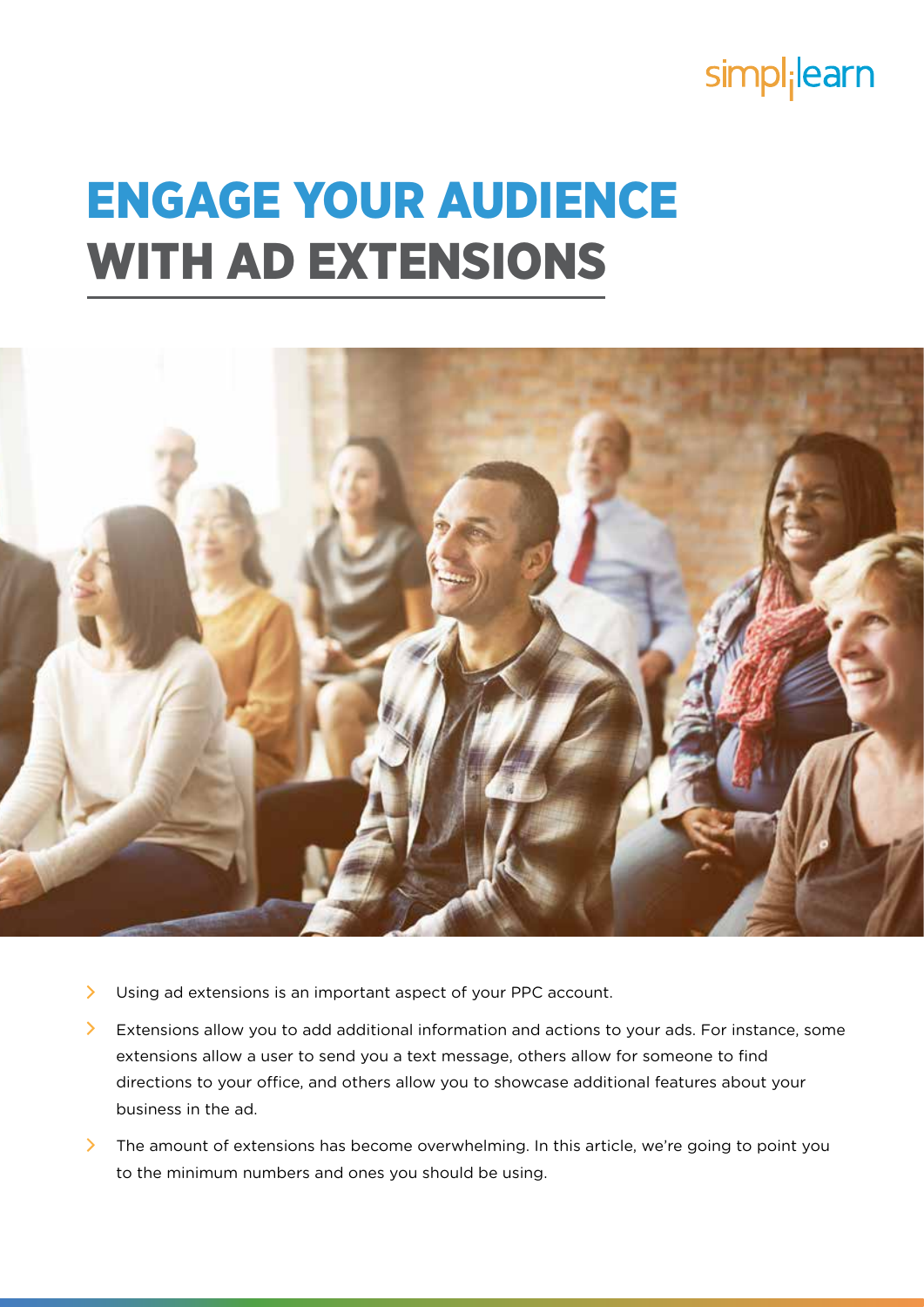#### Everyone

There are few extensions everyone should use:

Sitelinks: Showcase a message or related product/service within your ad and link that message to a related page. Start with 4-6 per campaign.



Structured snippets: These are lists of items related to your business or aspect of your business. They range dramatically from neighborhoods serviced to brands carried. Create at least 2 per account.

Review: The review extension allows you to add a snippet or quote from a 3rd party review directly within your ad. The review must be less than a year old. Use at least 1 per account.

# Customer Contact

If you want users to contact you, there are two great extensions to use:

- $\sum$  Call: The call extension adds your phone number directly to the ad. On a mobile device, a user can even tap the call icon to initiate their phone to call your company. Use at least one per campaign.
- Message: The message extension currently allows a user to start an SMS conversation with you; this will be expanded in the future to include other chat applications. If you want to receive SMS texts, use at least one per campaign.



#### Local Businesses

If you have a brick and mortar location where you want users to find and travel to your business, then use the location extension. You will first need to create an account with Google My Business to verify your businesses location. Once that's done, you can then connect your business account to AdWords and use this extension. Create at least one per account.